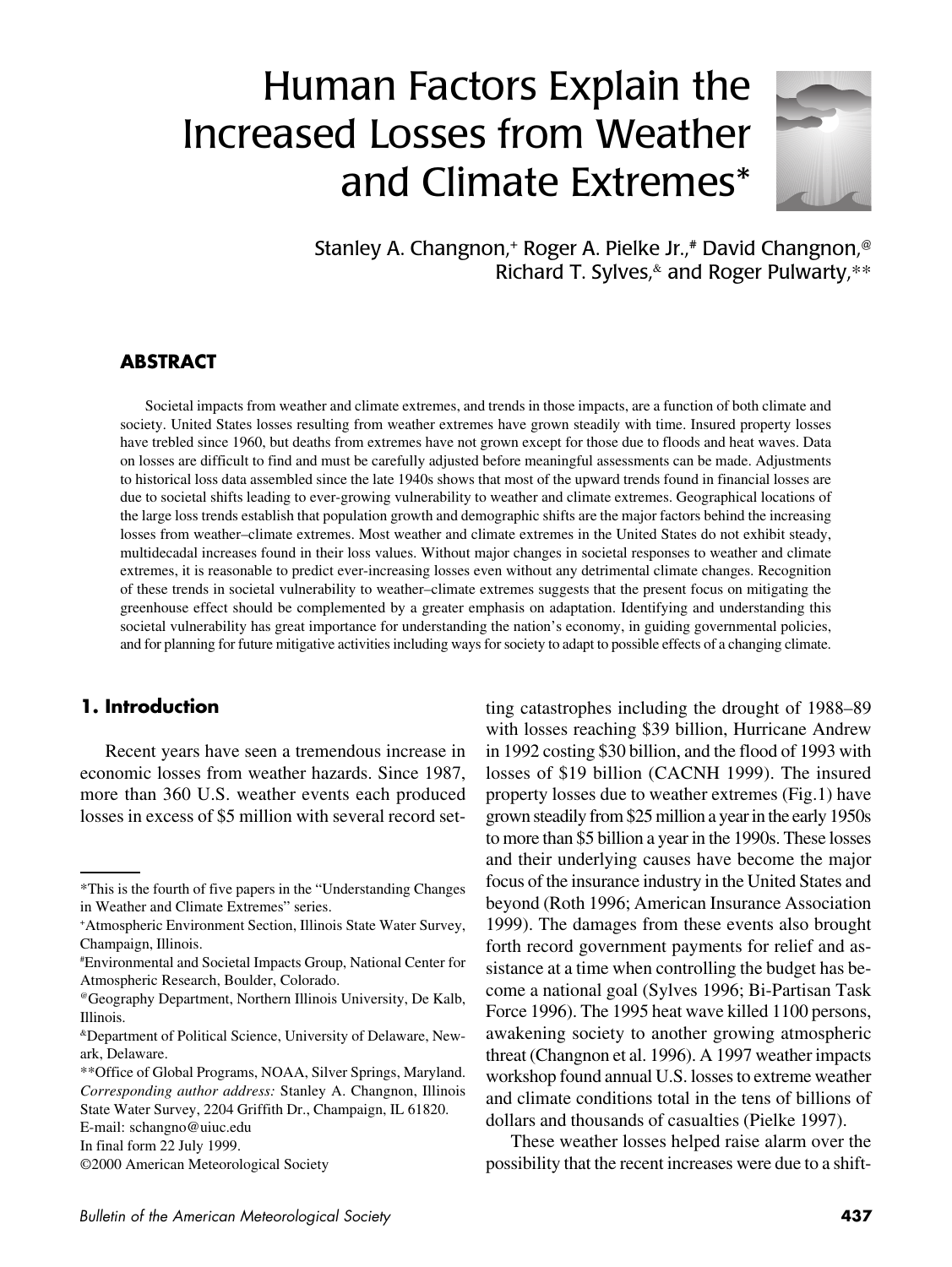

FIG. 1. Annual losses (in 1997 dollars) to insured property in the United States from weather extremes during 1949–97 (Changnon et al. 1997).

ing climate (Lecomte 1993; Flavin 1994; American Insurance Association 1999). There has long been scientific concern that a change in climate due to anthropogenic activities would include an increase in the frequency and/or intensity of weather and climate extremes. Changes in either could have major societal impacts. The Intergovernmental Panel on Climate Change (IPCC) addressed the issue on a global scale in its 1995 assessment, declaring "Overall, there is no evidence that extreme weather events, or climate variability, has increased in a global sense through the 20th Century" (IPCC 1996). Regardless of the potential global warming relationship, the trends in losses provide strong motivation for the government and weather-sensitive commerce and business interests to better define and identify the causes for the trends in weather extremes in order to respond effectively.

This paper first examines the trends in the societal and economic impacts related to weather–climate extremes. This is followed by a review of data sources that measure these impacts. Trends in losses and costs are explored after adjusting losses for shifting financial and societal changes, and from these assessments, the key factors in climate and society that explain the trends are identified.

## **2. Absolute trends**

Losses caused by catastrophes, defined by the property insurance industry as storms causing insured losses > \$5 million in the year of occurrence, have grown steadily from about \$100 million annually in the 1950s to \$6 billion per year in the 1990s, and the annual number of catastrophes grew from 10 per year in the 1950s to 35 annually in the 1990s (Changnon 1999a). The 1990–97 total insured property losses were \$49 billion, and federal relief payments for weathercaused disasters were \$12 billion. The 1990s experienced a record number of damaging storms. Those causing property insurance losses > \$100 million occurred 72 times during 1990–96, whereas only 142 such \$100 million storms had occurred in the preceding 40 years (Changnon 1999b). However, the weather events causing losses > \$1 billion have not been increasing in frequency over time and these 22

very costly events since 1949 are scattered randomly throughout the 1949–97 period (Changnon 1999b). Crop/hail insurance losses, another relatively long and consistent measure of losses from hail and wind, have also grown steadily, rising from an annual average of \$30 million (year of occurrence) in the 1950s to \$320 million annually in the 1990s (Changnon et al. 1997). Federal relief payments for weather disasters grew from \$670 million in 1996–70 to \$4 billion in 1991–95 (Sylves 1998).

Losses created by various weather types have also grown. Annual hurricane losses have grown from \$5 billion in the 1940s to more than \$40 billion in the 1990s, adjusted for inflation to 1990 dollars (Pielke and Landsea 1998). Flood damages, which rank as the top weather-caused losses in the nation, also continue to increase with annual losses of \$1 billion in the 1940s, growing to \$6 billion per year during the 1980s–90s (Pielke 1999a). Damaging hailstorms causing urban losses in excess of \$300 million have become common in the 1990s as evidenced by record storms in Denver, Dallas, Oklahoma City, Wichita, Orlando, and Fort Worth (Changnon 1997). Tornado losses increased from an annual average of \$325 million in the 1950s to \$370 million in the 1990s, and windstorm losses escalated from \$153 million per year in midcentury to \$1.2 billion per year in the 1990s.

Trends in insured loss statistics show sharp regional differences. In the West Coast, the Arizona–Colorado– New Mexico–Texas area, and the Southeastern coastal states, the number of property catastrophes causing > \$100 million in losses during 1990–97 has been double those in the prior 40 years (Changnon 1999b). Elsewhere, recent costly storms are up but only 20 to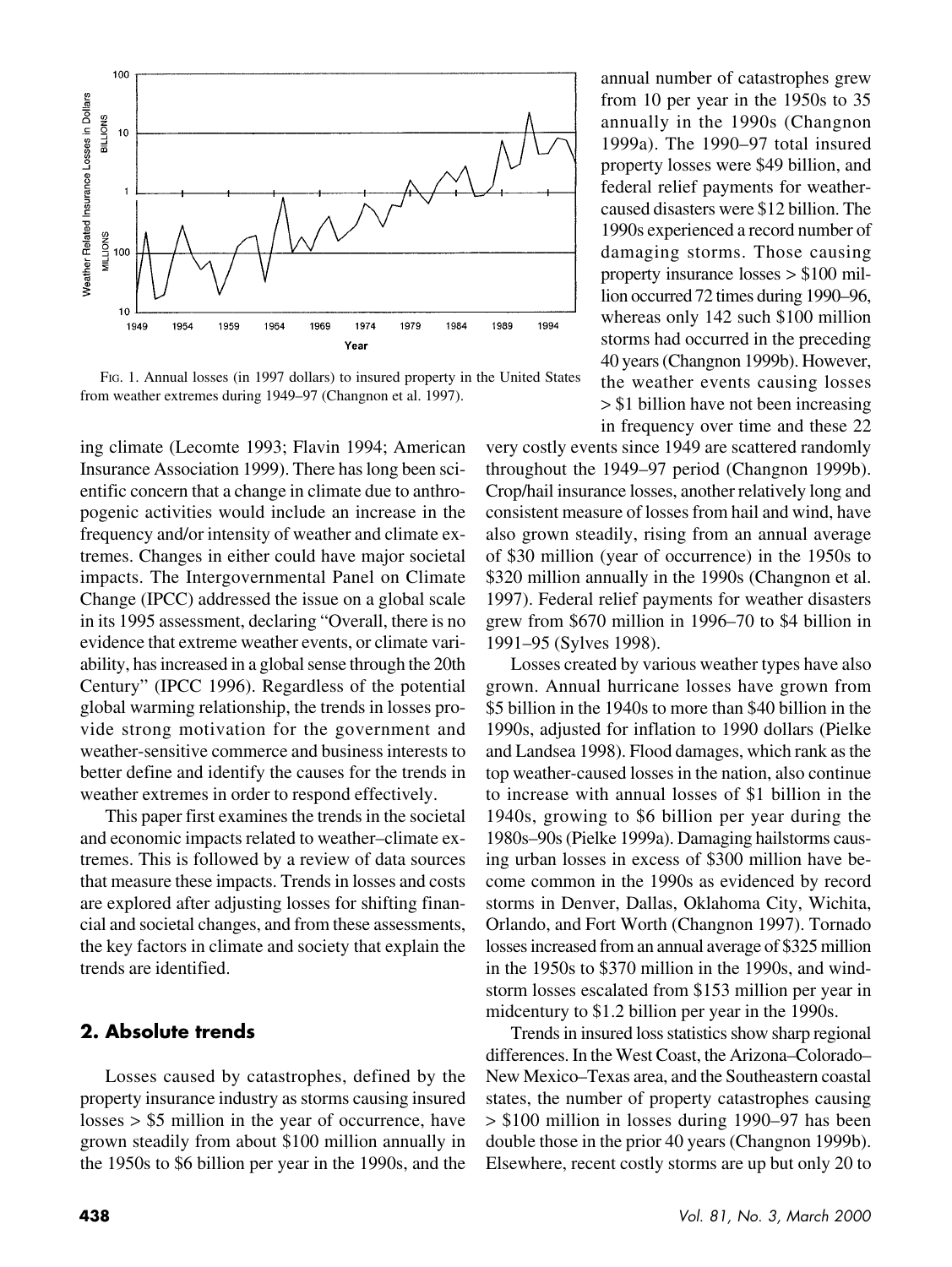40 percent over the prior 40-yr period. Crop/hail insurance losses show major regional differences too, with rapid increases during the 1990s in the high plains but with decreases since 1980 in the Midwest (Changnon 1997).

Weather-related loss of life has not shown the overall increase found in dollar losses. The number of deaths related to tornadoes, hurricanes, and severe storms has either decreased or remained unchanged over the past 20 years (Kunkel et al. 1999). The lack of an increase in weather deaths, given an evergrowing population, is largely attributed to better forecasting, improved warning systems, and greater awareness of risks. The only weather hazards showing increases in mortality have been those due to flooding and to heat waves (Kunkel et al. 1999). Heat wave deaths were exceptionally high in 1980, 1988, and 1995 (Changnon et al. 1996).

#### **3. Data used to define trends in economic losses**

There is no single source of data on all types of financial losses caused by weather extremes or any other type of natural disasters. This problem involving the costs of disasters has been the subject of two recent major national assessments of loss data (CACNH 1999; Heinz Study Group 1999). It is often difficult to find systematic data on losses since many storm damages go unrecorded and must be estimated. Insurance loss data and government relief-assistance payments are systematic sources of data, but many uninsured losses are experienced by individuals and business and it is difficult to get accurate estimates of these losses. The measurement and estimation of losses from atmospheric extremes, including the loss of life due to heat stress, are fraught with uncertainties. Investigations require multidisciplinary expertise and assessment of many difficult to access data sources, and as a result, the research is often expensive. Major damaging events like Hurricane Andrew, the 1993 Midwestern flood, and the record 1988–89 drought often lead to detailed studies of the losses (Riebsame et al. 1991; Changnon 1996a; Pielke 1995), but losses from most less-than-record events are not as well examined.

The most consistent long-term storm loss data are those compiled by the insurance industry, but these require careful interpretation and represent only a subset of the total losses (CACNH 1999). Unfortunately, insurance data on losses resulting from climatic extremes such as major floods and droughts are limited—the insured losses from the 1993 record Midwestern flood were less than \$0.4 billion in an event with total losses assessed as \$19 billion (Changnon 1996b). Other often ignored and unmeasured yet highly important loss values resulting from weather– climate extremes are the delayed, indirect losses such as lost sales or spending reductions, both of which result in income losses, closure of firms, cutbacks, or shifts of business to locations beyond the damaged area (CACNH 1999). Thus, determination of the economic losses caused by extreme conditions requires assessment of many data sources, adjustment of the data for temporal changes in inflation and other factors affecting losses, and a combination of a variety of data and information to obtain a composite measure of the total direct and indirect losses. Any analysis of trends must pay careful attention to methodology (Kunkel et al. 1999).

# **4. Assessment of trends and their causes**

Insurance loss data represent one of the best longterm records of weather losses in the United States for defining trends. But, they cannot be taken at face value, and must undergo several adjustments to address changes in inflation, liability (amounts and location) in land and property values, and in wealth, all of which must be done before the raw loss data can be meaningfully assessed (Changnon and Changnon 1998). The crop/hail insurance industry devised an annual index by adjusting losses for liability (\$) to obtain a measure useful in comparing losses between years (Changnon and Changnon 1997). Their adjusted national loss values show peaks in the late 1950s–early 1960s and again in the early 1990s but the 50-yr trend is flat.

When the property catastrophe loss data undergo adjustments for various insurance shifts and changes in insured exposures, the revised temporal trends are drastically changed from those based on the actual loss values. The historical records of catastrophes causing > \$100 million, based on adjusted storm values to 1992 dollars, show relatively high values of 5 to 7 costly storms per year in the 1949–65 period, decreasing to 1 to 3 storms per year from the late 1960s into the early 1980s, and then an increase to 10 to 12 storms per year in the 1990s (Changnon et al. 1997). Federal weather disaster relief payments also did not increase during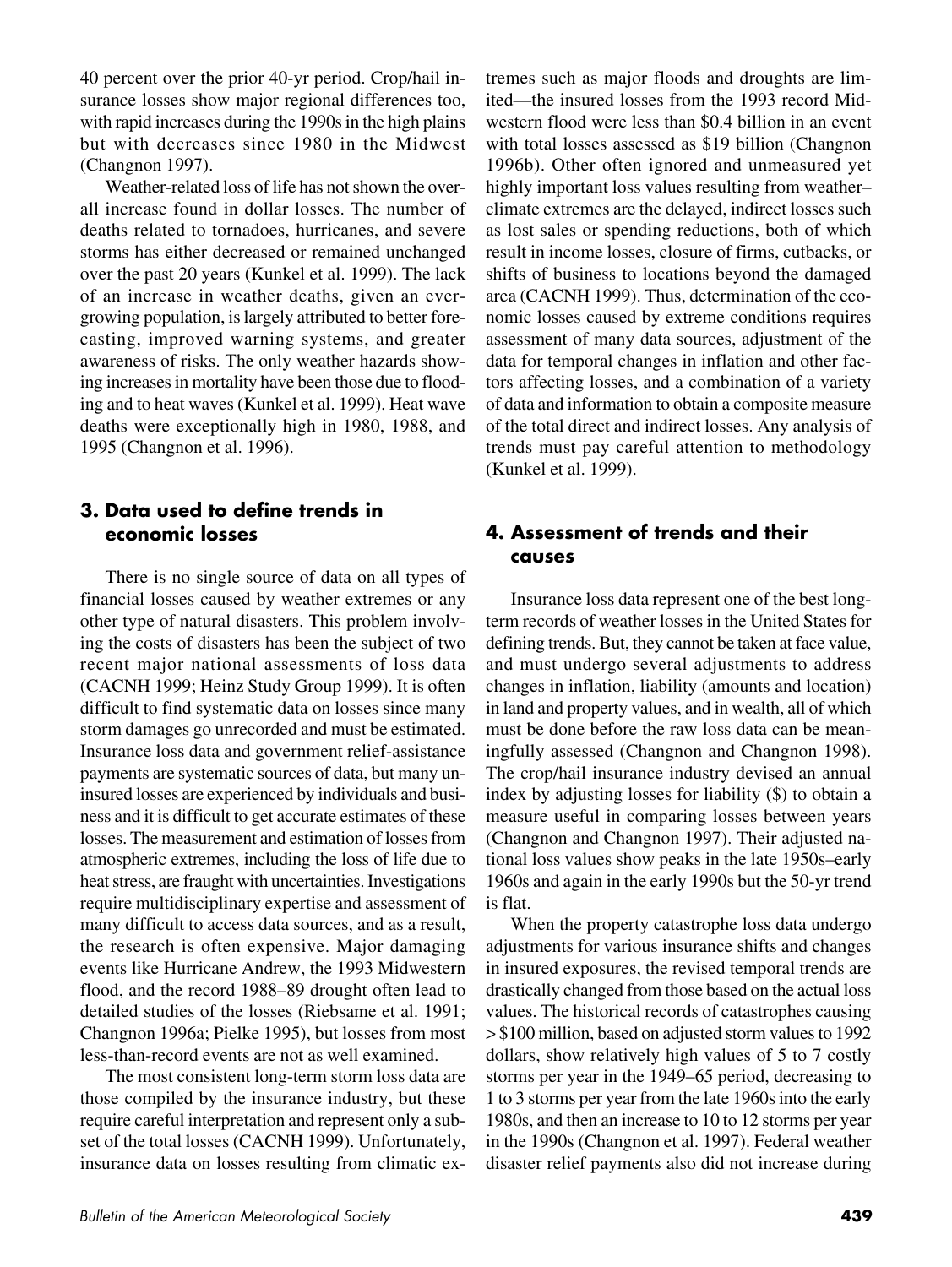

FIG. 2. The annual insured property losses in the United States from weather extremes divided by the annual U.S. population during 1950–96, producing a per capita loss value for each year (Changnon 1999b).

the 1970s and 1980s, holding at an annual average of \$225 million (1994 dollars), but then they rapidly increased to an average of \$800 million per year during the 1990s (Sylves 1998).

As shown in Fig 2, the annual insured property losses, when divided by annual United States population values, produce a flat trend from 1949 through 1996 with isolated loss peaks in six years when major hurricanes occurred such as Hugo in 1989 and Andrew and Iniki in 1992 (Changnon 1999a). This curve is quite different from the unadjusted values of Fig. 1. Catastrophes causing > \$100 million, after adjustment, averaged \$551 million in loss per event in the 1990s, just \$12 million higher than the average of the 142 catastrophes in the prior 40 years, revealing that storm intensity had not substantially increased (Changnon 1999b). An extensive study of hurricane losses since 1920 revealed that after adjustment, the losses due to hurricanes have been decreasing with time, not increasing as the raw dollar losses showed, and this decrease is consistent with the observed downward climatic trend in hurricane frequency (Pielke and Landsea 1998). The historical record of adjusted property hail losses shows a recent peak in the 1990s but with comparable earlier peaks in the 1950s and 1960s (Changnon 1997).

Thus, trends in most storm loss data, after careful adjustment for societal and insurance factors, do not display upward trends with time, but rather are flat trends with random appearing fluctuations over the past 40 to 60 years. When this information is compared with the sharp upward trends in actual dollar losses, and when this information is coupled with the locations of where the losses have grown the most (Southeast, South, and West), the results collectively indicate that the major cause of trends in losses related to weather and climate extremes is societal factors: the growth of wealth with more valuable property at risk, increasing density of property, and demographic shifts to coastal areas and storm-prone areas that are experiencing increasing urbanization (Kunkel et al. 1999). Field investigations of Hurricane Andrew's losses also showed building codes had not been followed, increasing losses by an estimated \$4 to \$6 billion (Roth 1996). Studies regarding deaths caused by heat waves, largely occurring in the core of large cities of the northern United States, have found that changes in certain societal factors such as age and poverty level largely explain why recent heat waves have caused more deaths than those from earlier strong heat waves (Changnon et al. 1996). The continuing growth in deaths caused by floods is also partly the result of social behavior, and whether the actual increases in hydrologic-defined floods contribute to this remains an open question (Pielke 1999b). Thus, the results from most studies show there has been an overall increase in the nation's vulnerability to weather and climate extremes.

Loss trends can also be a function of shifts in extreme weather–climate events, as noted in accompanying papers. A recent comparative investigation of trends in losses and trends in storm activity revealed that for many weather extremes including hailstorms, thunderstorms, tornadoes, droughts, and hurricanes there were no long-term increases during the last 30 to 50 years comparable to the observed trends in losses (Kunkel et al. 1999). That study did find increases in winter storms along the East Coast and in precipitation.

Many trends in climate extremes defined statistically as infrequent events and of interest climatically have few or indiscernible societal impacts. For example, a noted statistically significant increase from 1910 to 1995 in days with rain  $> 5.1$  cm across most of the United States is climatologically important, representing less than 5% of all rain days (Karl and Knight 1998). This could be thought to have affected the frequency of damaging floods. However, the relationship of such rain events to major flood flows or the incidence of damaging floods has not been established (Pielke 1999b). Studies of river basins in the Midwest showing increases of 33%–60% in annual peak flood flows over 50 years (1940–90) revealed that 55%–85% of the increases were due to land-use changes with only 15%–45% due to temporal increases in the heavy precipitation associated with the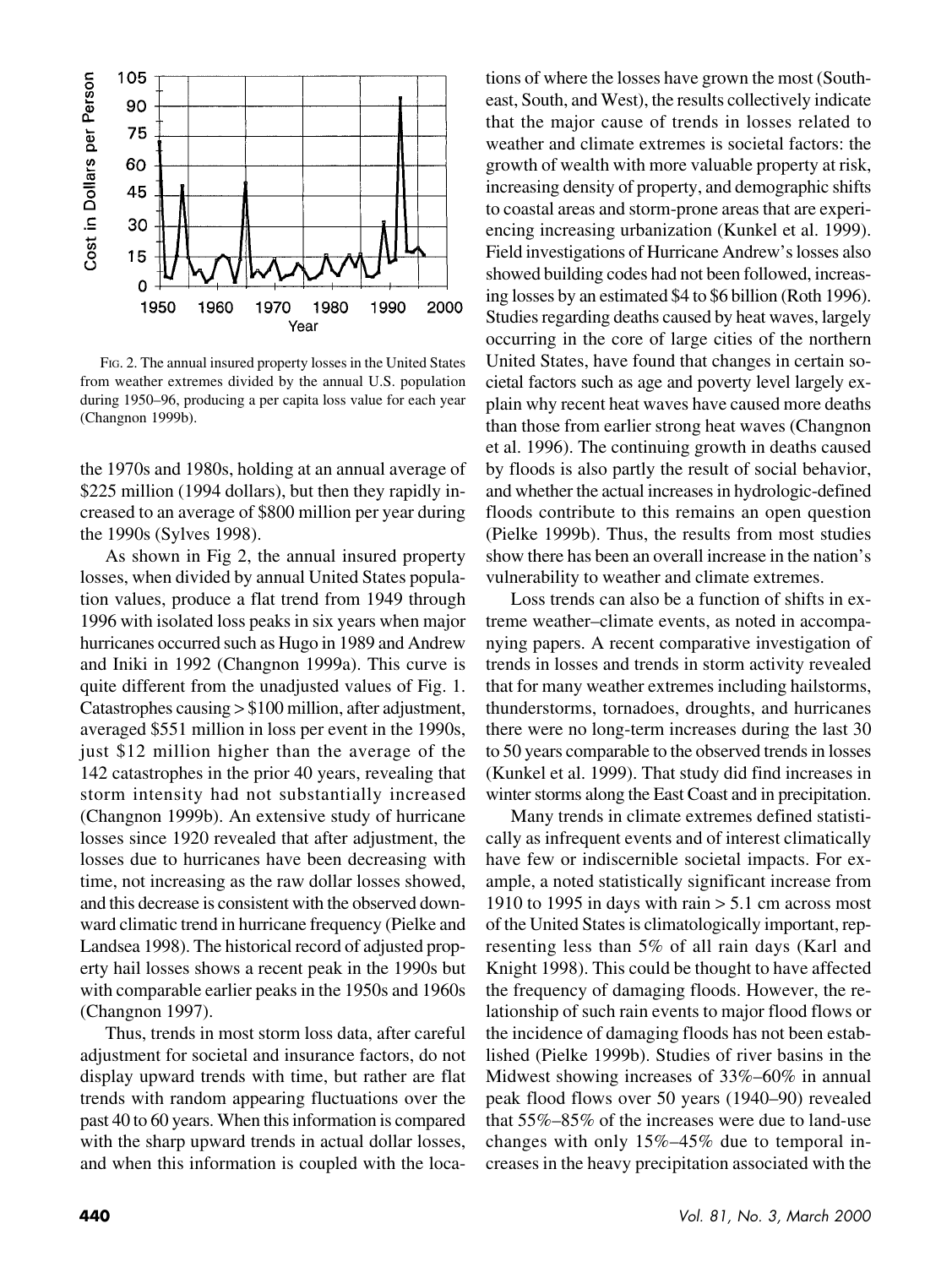floods (Changnon and Demissie 1996). Societal effects acted to mask and confound the detection of the physical effects from the rain extremes, and the landuse changes were larger than the effects of sizable precipitation changes. Such masking effects can also include numerous and sizable past human adjustments to a variety of historical extremes such as floods, droughts, and freezes. Flash floods in confined basins create notable impacts on property and cause most flood-related deaths. Storms producing flash floods typically produce 20–45 cm of rain in a few hours, a rare climate extreme rated as an event expected to occur only once in 100–500 years for a given locale. These examples suggest that the search for changes in climate conditions meaningful to society should begin with impacts and societal vulnerabilities and from those, one can identify the climate conditions of significance.

## **5. Summary**

Societal impacts from weather and climate extremes, and trends in those impacts, are a function of both climate and society. Comprehensive assessments of losses and results from several recent studies of extremes establish that losses related to most weather– climate extremes have been on the rise. But, after adjustment of the data for major societal changes, most losses from weather–climate extremes are not increasing. This indicates that most upward changes are due to a mix of societal factors. Geographical locations of the large loss trends further reveal that population growth and demographic shifts are playing a major role in the degree of increasing losses from weather– climate extremes. The United States is becoming ever more vulnerable to extremes, even with large expenditures on technology based systems (van der Link et al. 1998; Kunreuther 1998), and without major changes in societal responses to weather and climate extremes, it is reasonable to predict ever-increasing losses even without any detrimental climate changes (Larson 1998). Any climate changes would exacerbate the existing vulnerability. Recognition of these trends in societal vulnerability to weather extremes suggests that the present focus on mitigating greenhouse effect should be complemented by a greater emphasis on adaptation (Pielke 1998; Changnon 1995). National attention to the mitigation of the rapidly growing losses from natural hazards has increased, and the Institute for Business and Home Safety, recently formed by the

insurance industry, is working with the government to promote adaptive measures like improved construction practices (Changnon et al. 1999).

Although it is difficult and often expensive to gain a reasonably accurate measure of weather losses, it is essential to develop and maintain a clear picture of the impacts and their trends for policy, planning, and mitigative activities. Identifying and understanding this societal vulnerability has great advantages: it allows society to avert future losses through adapting to and preparing for the vicissitudes of weather and climate extremes.

## **References**

- American Insurance Association, 1999: *Property–Casualty Insurance and the Climate Change Debate: A Risk Assessment,* 11 pp. [Available from American Insurance Association, 1818 G St. NW, Washington, DC 20006.]
- Bi-Partisan Task Force on Funding Disaster Relief, 1996: *Federal Disaster Assistance.* Document 104-4, U.S. Government Printing Office, Washington, DC, 125 pp.
- CACNH, 1999: *The Costs of Natural Disasters: A Framework for Assessment.* National Academy of Sciences, 68 pp.
- Changnon, D., and S. A. Changnon, 1997: Surrogate data to estimate crop-hail loss. *J. Appl. Meteor.,* **36,** 1202–1210.
- ——, and ——, 1998: Evaluation of weather catastrophe data for use in climate change investigations. *Climatic Change,* **38,** 435–445.
- Changnon, S. A., 1995: Adaptation to climate change: The likely outcome. *Preparing for Global Change: A Midwestern Perspective,* G. R. Carmichael, Ed., Academic Publishing, 47–65. ——, 1996a: Defining the flood: A chronology of key issues. *The*
- *Great Flood of 1993,* S. Changnon, Ed., Westview Press, 3–28.
- ——, 1996b: Losers and winners: A summary of the flood's impacts. *The Great Flood of 1993,* S. Changnon, Ed., Westview Press, 276–299.
- ——, 1997: Trends in hail in the United States. *Proc. Workshop on the Societal and Economic Impacts of Weather,* Boulder, CO, NCAR, 19–31.
- ——, 1999a: Factors affecting temporal fluctuations in damaging storm activity in the U.S. based on insurance loss data. *Meteor. Appl.,* **5,** 125–135.
- ——, 1999b: Record high losses for weather disasters in the United States during the 1990s: How excessive and why? *Natural Hazards,* **18,** 287–300.
- ——, and M. Demissie, 1996: Detection of changes in streamflow and floods resulting from climate fluctuations and land use changes. *Climatic Change,* **36,** 411–421.
- ——, K. E. Kunkel, and B. Reinke, 1996: Impacts and responses to the 1995 heat wave: A call to action. *Bull. Amer. Meteor. Soc.,* **77,** 1497–1506.
- ——, D. Changnon, E. R. Fosse, D. Hoganson, R. J. Roth Jr., and J. Totsch, 1997: Effects of recent extremes on the insurance industry: Major implications for the atmospheric sciences. *Bull. Amer. Meteor. Soc.,* **78,** 425–435.